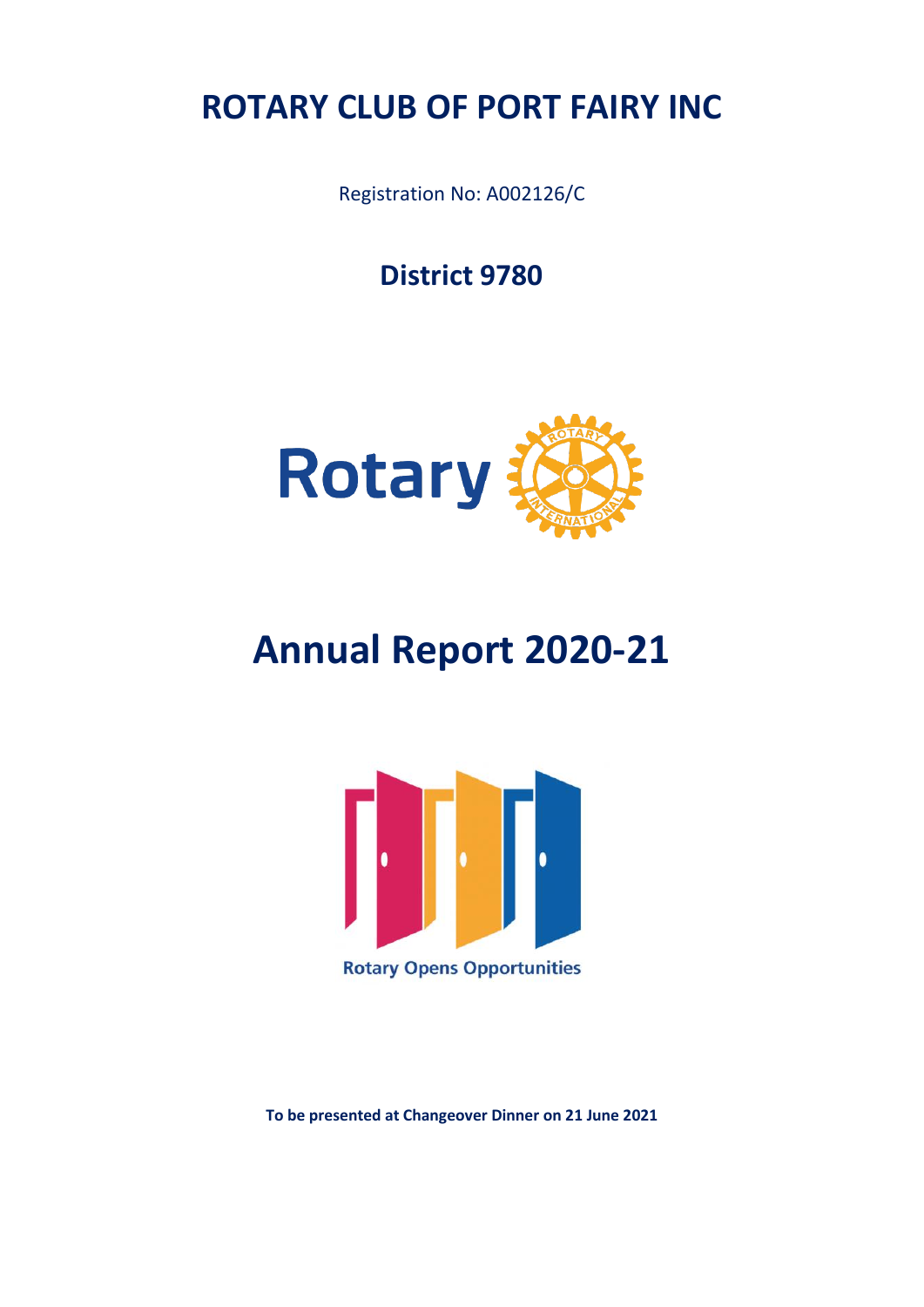













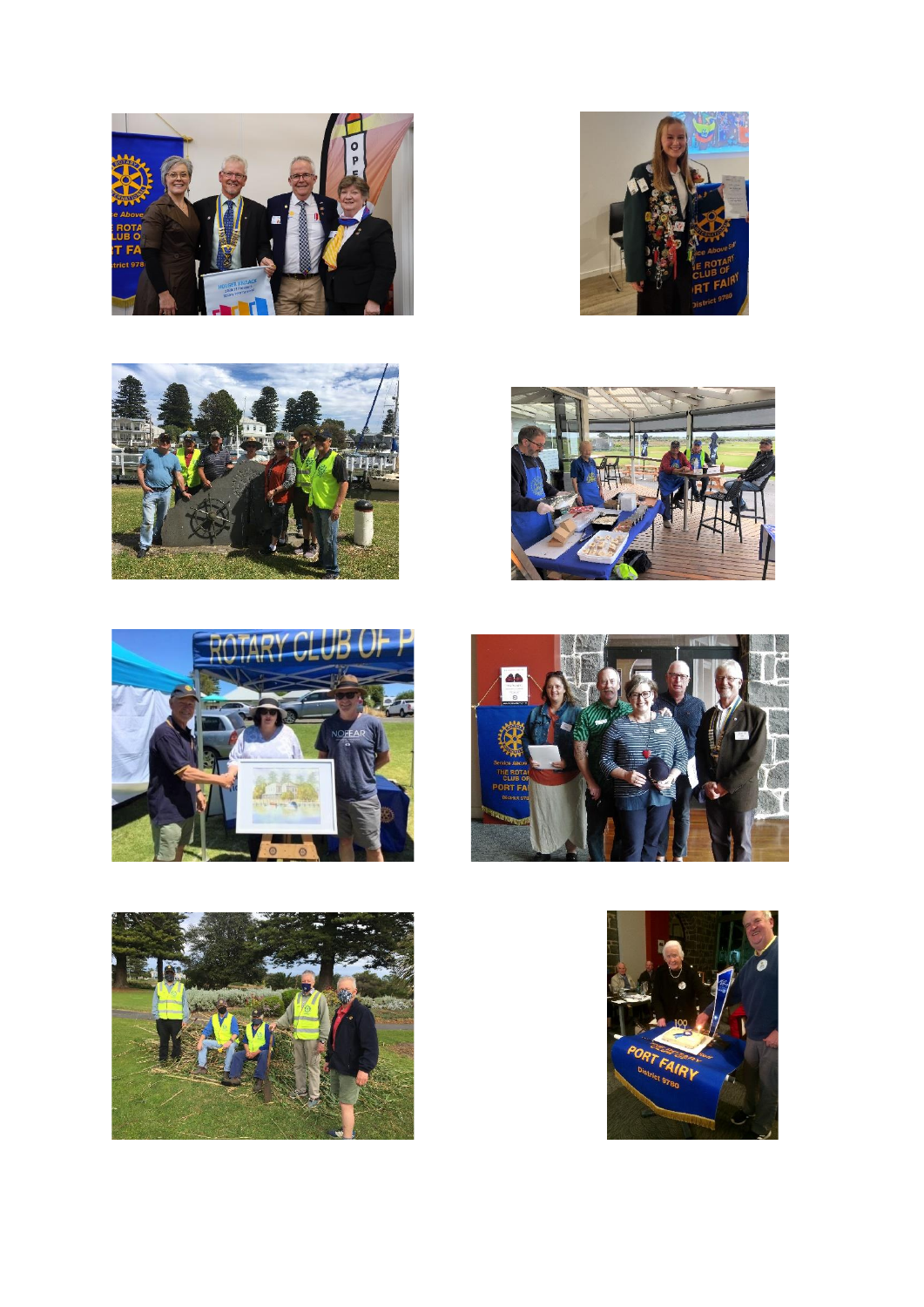# **Membership of the Rotary Club of Port Fairy Inc.**

## **Club Executive (Board Members) 2020-2021**

| <b>Bill Moore (Commenced November 2020)</b> |
|---------------------------------------------|
|                                             |
|                                             |

### **Membership listing at 21 June 2021**

| Tony Bawden            | <b>Members who left the Club</b><br>Barbara Eldridge |                  |  |  |
|------------------------|------------------------------------------------------|------------------|--|--|
| Maureen Beattie        | John Ellard                                          | Jude Dawson      |  |  |
| <b>Reg Beattie</b>     | Jill Gleeson                                         | Rob Grendon      |  |  |
| Harry Bracegirdle      | Joanne Levey                                         | Robert Whitehead |  |  |
| <b>Margaret Broers</b> | Andrew Long                                          |                  |  |  |
| John Clue              | Jeffrey McLean                                       |                  |  |  |
| Graeme Cox             | <b>William Moore</b>                                 |                  |  |  |
| Mllee Cox              | <b>Brett Murray</b>                                  |                  |  |  |
| <b>Geoff Coxall</b>    | Sue Robertson                                        |                  |  |  |
| <b>Adrian Crosier</b>  | Kristie Simpson                                      |                  |  |  |
| Michael Crowe          |                                                      |                  |  |  |

### **Incoming Club Executive for 2021-22**

| Director of Youth/International Service:Geoff Coxall |  |  |  |  |
|------------------------------------------------------|--|--|--|--|
|                                                      |  |  |  |  |
|                                                      |  |  |  |  |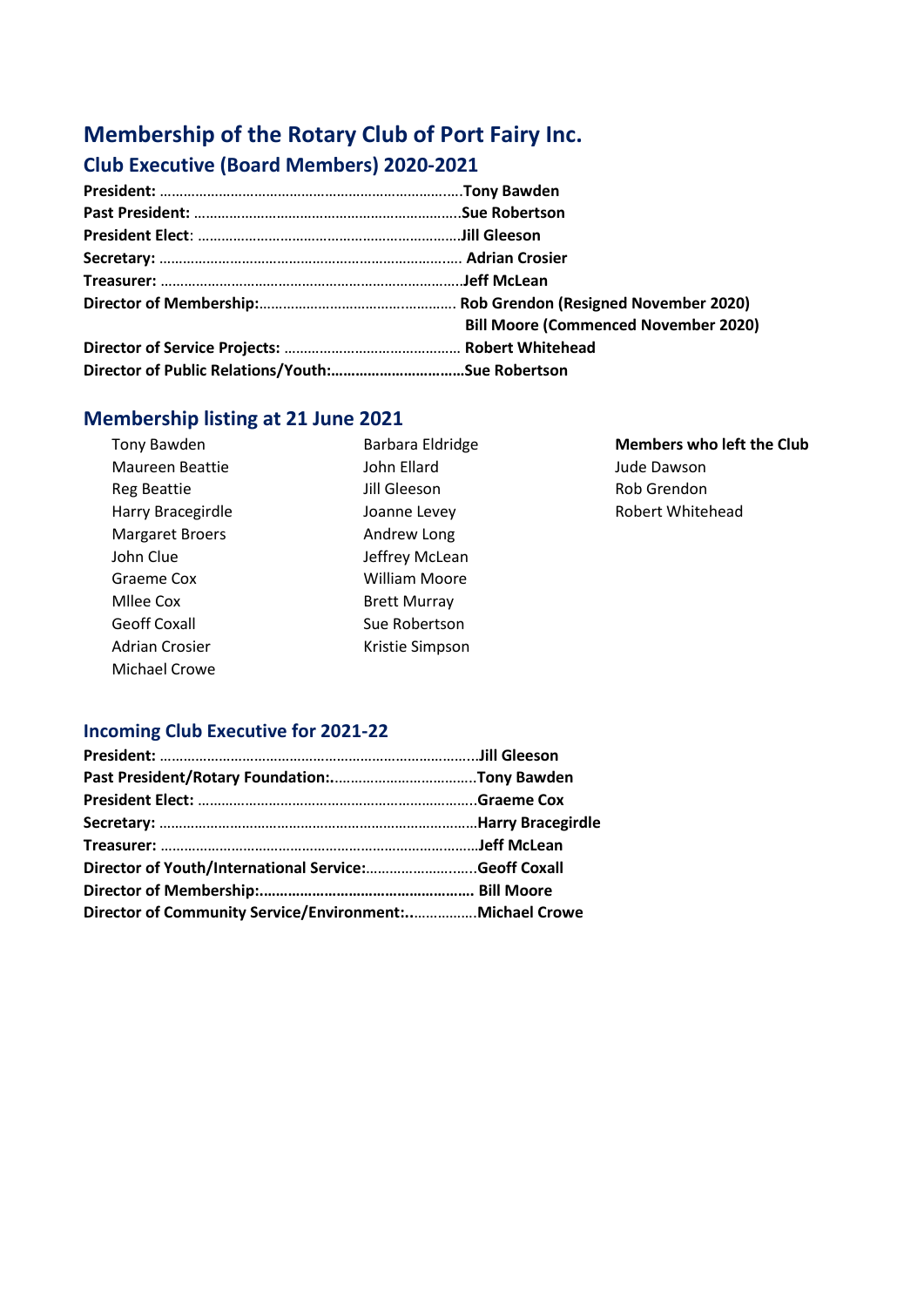### **President's Report**

Firstly, I'd like to convey my appreciation to all our Club's members for their support, their resilience and all the wonderful work they have done through Rotary.

Also, a big thank you to my hard-working Board and their positive contributions in leading our Club through the challenges and opportunities that arose throughout the year. A particular thank you to our outgoing Secretary Adrian Crosier for his very capable, knowledgeable and reliable support and advice and I'm sure he deserves a well-earned break from his past 7 years on the Board as Treasurer, President and Secretary.

#### **Pre-Christmas**

12 months ago, we were fortunate to have a face-to-face changeover dinner with limited numbers due to COVID restrictions. We were very fortunate to have our DG Phil Beasley and his wife Judy attend. We also provided a zoom coverage to invited guests.

Unfortunately, midway through my first speech as your new President, we were raided by unwelcome zoom crashes which somewhat diminished the impact of my address.

The first 5 months of our Rotary year was heavily impacted by our State's COVID restrictions: Zoom meetings only, no fundraisers and no community services aside from Meals on Wheels by those of us under 65 years.

Fortunately, during a brief relaxation of restrictions, we were able to conduct a comprehensive, medium term Strategic Planning workshop. I thank Rtn. Bill Moore for assisting me in this process. Our members reviewed our Club's operations and set out plans for our Club over the medium term 1-5 years, including the Centenary of Rotary in Australia & New Zealand in 2020/21 & 21/22 and recognising the ongoing impact that the COVID pandemic may have. Club membership retention & recruitment was a key issue, noting that unreasonable expectations of commitment and cost for members was an issue.

Some of the key outcomes were:

- 1) Endorsing a Rotary Centenary Town Clock for Port Fairy as the Club's key centenary project for 2020/21& 2021/22 and hosting of Rotary Centenary & Clubs 60<sup>th</sup> anniversary Gala dinner as a major event.
- 2) To revert to fortnightly meetings to ease administration and the financial costs & commitments of members.
- 3) Introducing 5-minute member talks at our meetings to assist our members getting to know each other a bit better.
- 4) Amending our Club subscription arrangements by ceasing our small meeting levy on those attending our meetings, replaced by a small increase in the annual subscriptions. This is considered fairer for all members.

Our Club also found itself with some financial difficulties early in the year due to COVID restrictions preventing our fundraising activities, not retaining contingency funds from the previous year and the arrival of unexpected expenses for defibrillator batteries and IT support. We managed our way through this, largely with the support of members paying their annual subscriptions up front.

November saw our long-awaited return to face-to-face meetings and the delight and relief of our members was palpable. Everyone was enthusiastic to get out on working bees and fundraisers. Zoom had served its purpose in maintaining contact but restricted social engagements.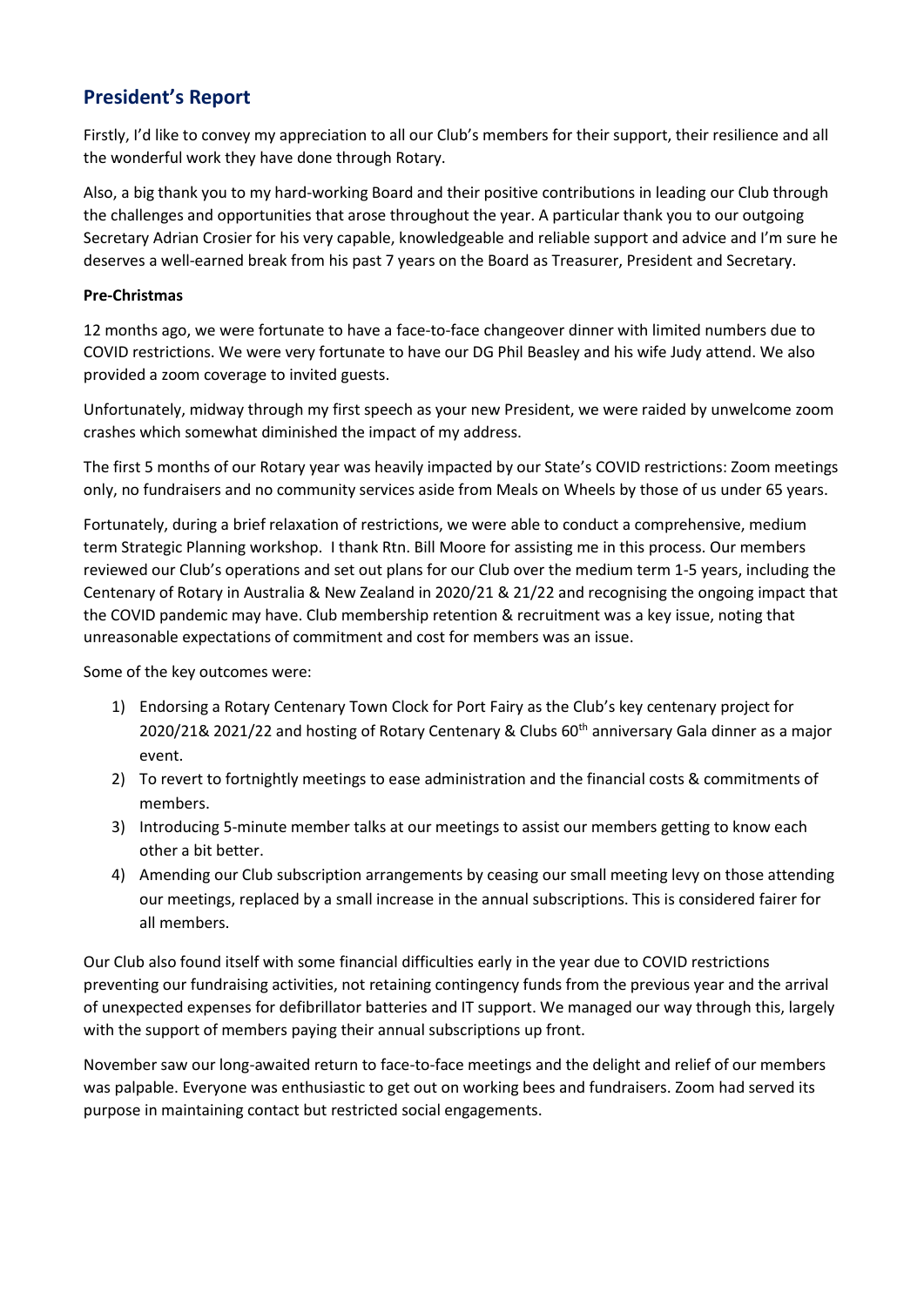Unfortunately, despite significant planning we were unable to hold our Open Gardens due to being on private properties. A big thank you to Friends, Hester Woodrup and Margaret Whitehead with Jill's assistance for this and I know things are well in place for this November's Open Gardens.

Pre-Christmas we held some sausage sizzles at the Farmers Markets and, also, the very popular and successful painting raffle, thanks to very talented Wilma Preston's donation of another beautiful watercolour. We are very fortunate to have Wilma as a long-term supporter of the Club.

Rtn. Robert organised a working bee for removal of a bamboo infestation in the Botanic Gardens which our group enjoyed, capped off with takeaway coffees at Charlies.

Our members celebrated this return to new COVID normal with an enjoyable Christmas breakup at Yani's Kitchen.

Our Friends of Rotary were able to reconvene from November under the stewardship of Rtn. Michael Crowe.

#### **Membership:**

Unfortunately, early in the year, new Board member Rob Grendon resigned due to health issues. We thank Rob for his enthusiasm and were sorry to lose him.

The end of 2020 and start of 2021 however saw our Club welcome a surge of new members: Kristie Simpson, Andrew Long, Graeme Cox & Mllee Cox. Our Club has since and will continue to benefit from their contributions and new ideas.

I must however censor our jubilant Membership Director Bill Moore for sharing his calculations at that time based upon the previous 2 months, that our Club will have a projected membership of 35 members by 30<sup>th</sup> June – perhaps a bit optimistic.

We have also been fortunate to secure the return of two very active and experienced members back to the Club, both Paul Harris Fellows – Harry Bracegirdle and more recently Geoff Coxall. It's pleasing that three of these new members will join our 2021/22 board.

Unfortunately, we have just received the resignation of Robert Whitehead from our Club. We will certainly miss Rob's dry sense of humour and contributions over several years.

#### **Post-Christmas:**

Our Club were delighted to welcome back our Rotary Exchange Student Destiny Kelly from Switzerland. She had some wonderful experiences and has gained friendships which will likely endure into the future. Destiny's visit was somewhat restricted due to the COVID pandemic, however she remained safe and is to be commended for how well she coped and made the most of her exchange.

Rtn Robert with the Port of Port Fairy's David Mattner oversaw a busy working bee at Charles Mills Reserve (or Rotary Park). We painted the bollards, the shelter timberwork and the iconic flagstaff which has spruced up this prominent park. Further protection of the wagon may be on our books for the year ahead.

With the support of the Port Fairy Golf Club, the Club were able to hold our annual Golf Day in April. A large field of 160 players enjoyed our day in breezy conditions. The day proved very successful for our Club with the raffle, BBQ, 8<sup>th</sup> hole betting and portion of fees raising significant money for our Town Clock Centennial project. Thanks to Adrian and his team Harry, Peter Smith and I and Rotarians who assisted on the day.

On the 21<sup>st</sup> April our Club met to coincide with the  $100<sup>th</sup>$  centenary of the chartering of the Rotary Club of Melbourne. We zoomed with other Clubs in our District in the cutting of cakes on this historic day.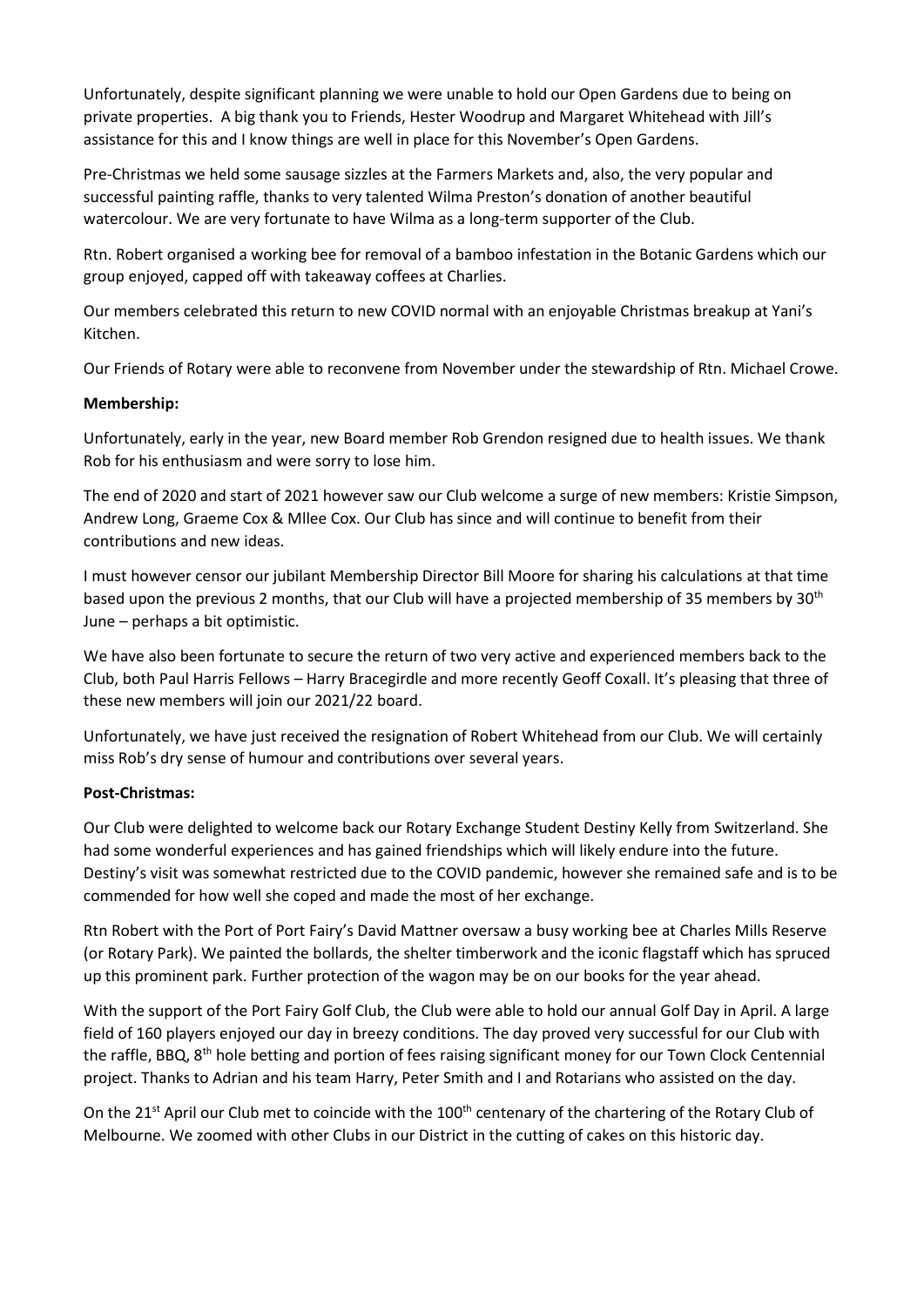In late May we hosted a Gala Dinner to mark the Rotary Centenary and our Club's 60<sup>th</sup> anniversary. 66 people including the Mayor Daniel Meade, past members, visiting Rotarians and guests enjoyed this event. I made a presentation of our Town Clock project, District Governor Elect John Clue on the Centenary and Rtn. Harry Bracegirdle on the history of our club. The Drill Hall, where our club held its first meeting, proved an excellent venue.

Our final fundraiser will be a High Tea Quiz afternoon in late June as part of the Winter Weekends program. Thank you to the Friends for their support under PE Jill's guidance.

Other Club Activities during the course of the year –

- Continued sponsorship of 7-year-old Evaline John at Bandari School
- Meals on Wheels.
- Bowel Scan distribution.
- Hosting mini 'Biggest Morning teas' for cancer research.
- Assisting RC Warrnambool East in Hole in One fundraiser.
- Formalising the defibrillator arrangements with the BP Roadhouse and the Star of the West Hotel.
- Dispersed \$2940 to local groups & causes and Rotary projects detail in the financial report.
- Enjoyed a wide range of guest speakers at our meetings.

In this Rotary Centenary Year, we were also privileged to have our Past President & Paul Harris Fellow John Clue be appointed as the District 9780 President Elect - congratulations John. He has had a very busy year in gaining knowledge and preparation for this position and support training & enabling Club President Elects and office bearers for their terms. Our Club have pledged to support John in this role and I know that his wife Heather is right there for him also. This year's Rotary International theme 'Rotary Opens Doors' certainly applies to John.

I'd also like to mention the significant body of work that's been undertaken in research, consultation and planning for our Rotary Centenary Clock for Port Fairy. We met with senior officers from the Moyne Shire in November and made a presentation to the Councillors in March. We have lodged a Community Grant application with the Shire which will be considered next month and are also awaiting their green light. Thank you to my subcommittee Michael, Geoff and Jill for their support.

Finally, I'd again like to thank you all for your support and contributions throughout the year. Also, my thanks to our local businesses who have generously supported our raffles even through these difficult times. I'd also like to thank my wife Mandy for her support and tolerance throughout the year.

Tony Bawden,

President